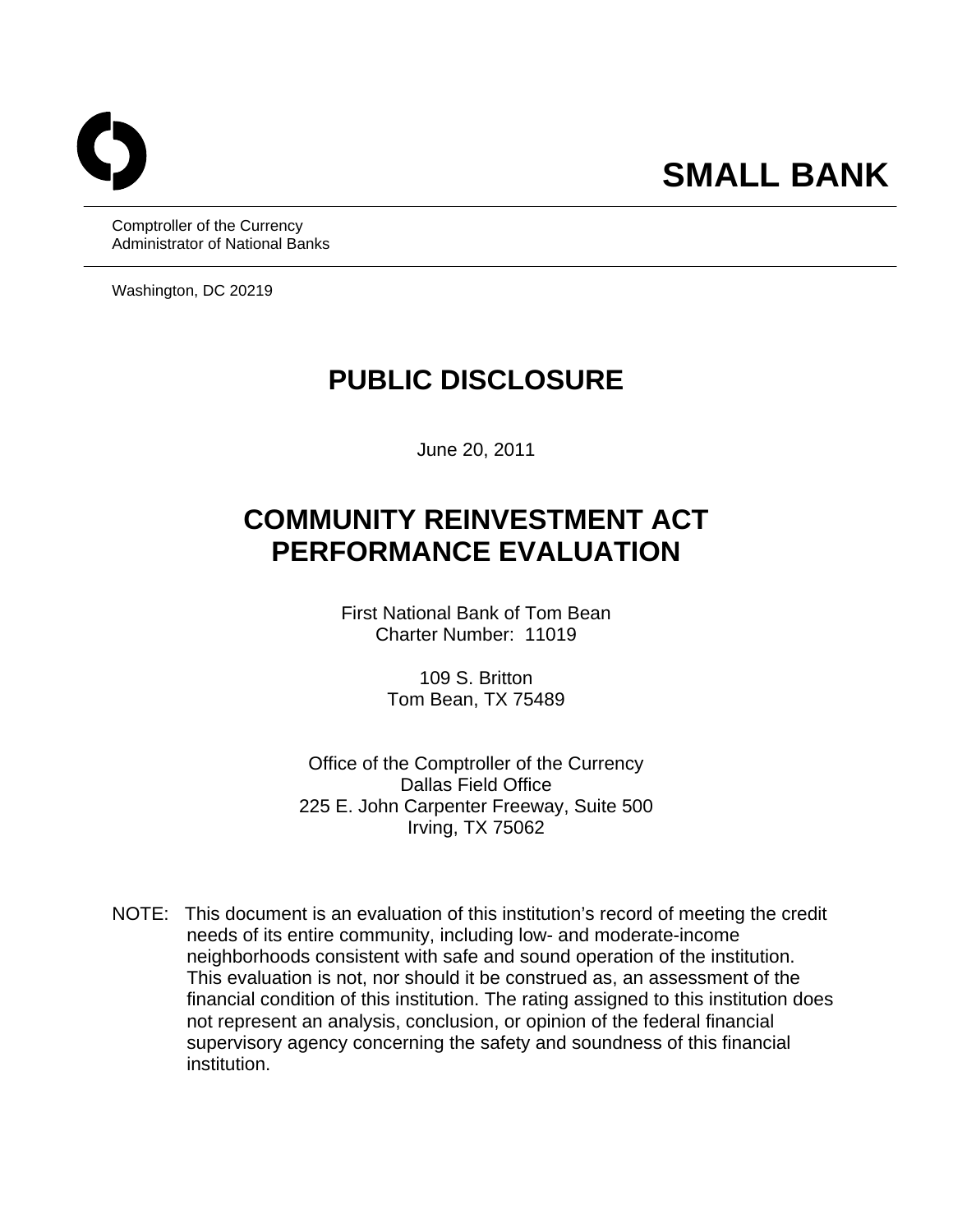# **INSTITUTION'S CRA RATING: This institution is rated Satisfactory.**

The First National Bank of Tom Bean (FNB Tom Bean) exhibits lending performance that reflects a **satisfactory** response to the credit needs in its communities. Factors that support the rating include:

- The average loan-to-deposit ratio of 54.98% is reasonable given the size, financial condition and assessment area (AA) credit needs.
- A substantial majority of loans sampled originated within the assessment area.
- The borrower distribution of commercial loans sampled reflects an excellent penetration of loans made to businesses with revenue of less than \$1 million.
- The distribution of borrowers reflects, given the demographics of the AA, reasonable penetration among individuals of different income levels.

# **SCOPE OF EXAMINATION**

FNB Tom Bean was evaluated using the Small Bank Community Reinvestment Act (CRA) examination procedures, which includes a lending test. The lending test evaluates the financial institution's record of meeting the credit needs of its AA through lending activities.

prior Performance Evaluation (PE) to June 20, 2011, the date of the current evaluation. The scope of the CRA examination covered a period from May 23, 2005, the date of the Residential, Commercial and Consumer loans were identified as FNB Tom Bean's primary loan products. To evaluate lending performance we used HMDA data which was tested for accuracy during the June 10, 2011 HMDA audit, no major discrepancies were identified. We also selected a sample of 20 commercial loans and 20 consumer installment loans originating from January 1, 2009 through May 31, 2011.

The loan-to-deposit ratio was evaluated using a comparison of other similarly situated financial institutions with headquarters located within the AA over the prior 22 quarters.

### **DESCRIPTION OF INSTITUTION**

FNB Tom Bean is a \$43 million community bank located in Tom Bean, Texas serving Grayson and Red River counties. The main office is located in Tom Bean with a branch located in Clarksville. Both locations have on-site Automatic Teller Machines.

Management's lending focus continues to be centered in consumer and commercial loans to members of the communities it serves. Loan products include mortgage, consumer, commercial and agricultural loans. Local competition includes national and state chartered financial institutions. FNB Tom Bean does not have any financial or legal obstacles affecting its ability to meet community needs.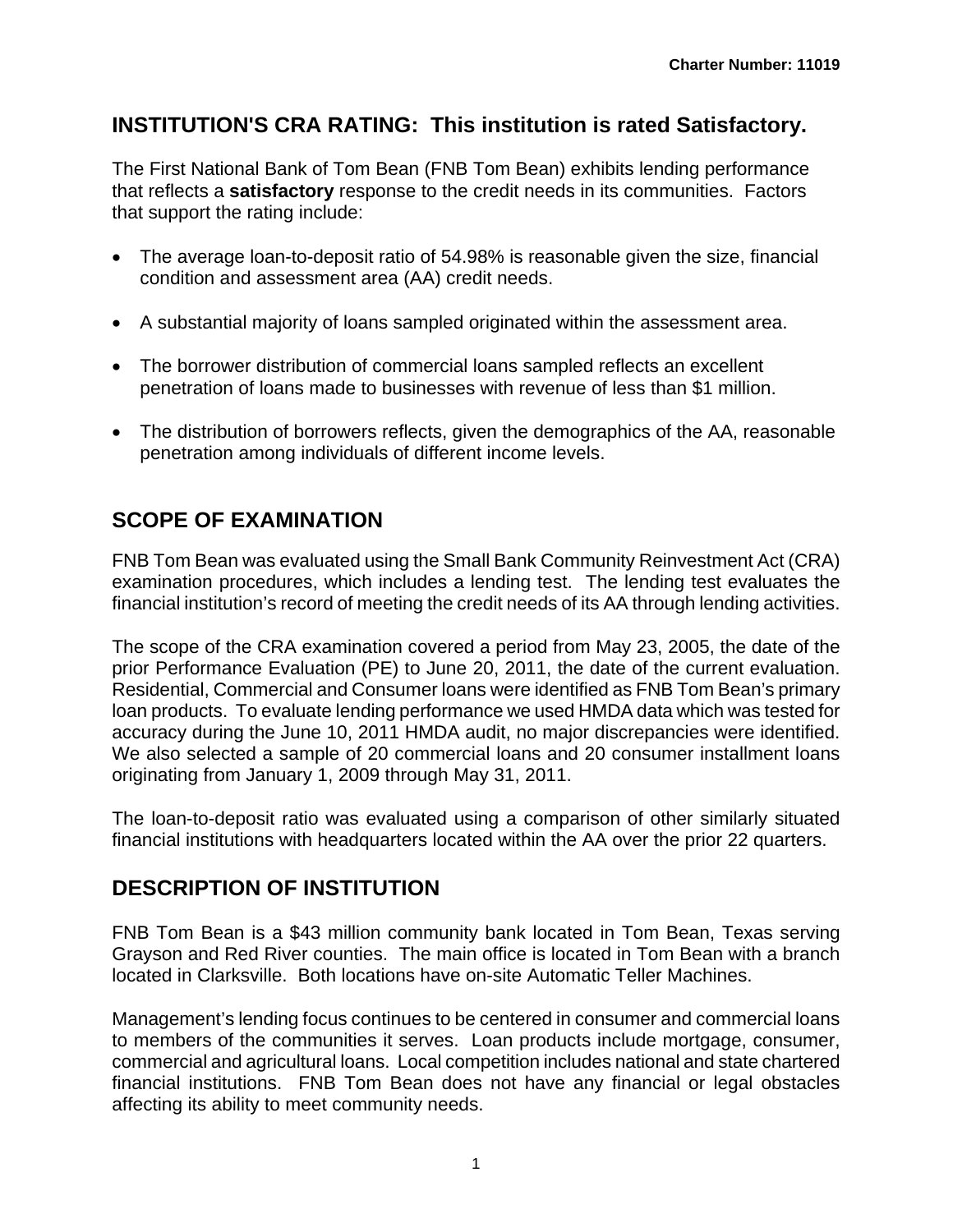| <b>FNB Tom Bean</b><br><b>Loan Portfolio Summary</b> |                |                |  |  |  |  |  |  |
|------------------------------------------------------|----------------|----------------|--|--|--|--|--|--|
| <b>Dollar Volume</b><br>Percentage of                |                |                |  |  |  |  |  |  |
| <b>Loan Category</b>                                 | (in thousands) | <b>Dollars</b> |  |  |  |  |  |  |
| <b>Real Estate</b>                                   | 10,480         | 47.29%         |  |  |  |  |  |  |
| Commercial                                           | 6,136          | 27.69%         |  |  |  |  |  |  |
| <b>Consumer Installment</b>                          | 3,876          | 17.49%         |  |  |  |  |  |  |
| Agriculture                                          | 1,574          | 7.10%          |  |  |  |  |  |  |
| Other                                                | 94             | .43%           |  |  |  |  |  |  |
| Total                                                | 22,160         | 100.00%        |  |  |  |  |  |  |

A summary of the loan portfolio as of March 31, 2011 is as follows:

*Source: March 31, 2011 Call Report* 

# **DESCRIPTION OF ASSESSMENT AREA(S)**

Tom Bean defined two assessment areas located in northeast Texas. The two assessment areas are not contiguous and meet the regulatory guidelines. Neither assessment area arbitrarily excludes any low or moderate income areas. The assessment areas are described below.

#### **Grayson County**

with 45 offices located within Grayson County. Reported deposits total \$1,750,442,000. Grayson County is the  $29<sup>th</sup>$  largest of the 254 counties in Texas and is included in the Sherman-Denison Metropolitan Statistical Area (MSA.) The county seat, Sherman, Texas, is located approximately 17 miles from the main branch of FNB Tom Bean. According to the June 30, 2010 FDIC Market Share Report, there are a total of 15 financial institutions FNB Tom Bean holds a little over 1% of the market share in deposits. American National Bank of Texas comprises the largest percentage of the market with 10 branches and 37% of the deposits.

The local economy is stable with the largest employer being Tyson Fresh Meats, followed by the Sherman Independent School District, Texas Instruments, Texas Health Presbyterian Hospital, and Grayson County. The largest labor sectors are services, education, healthcare and government.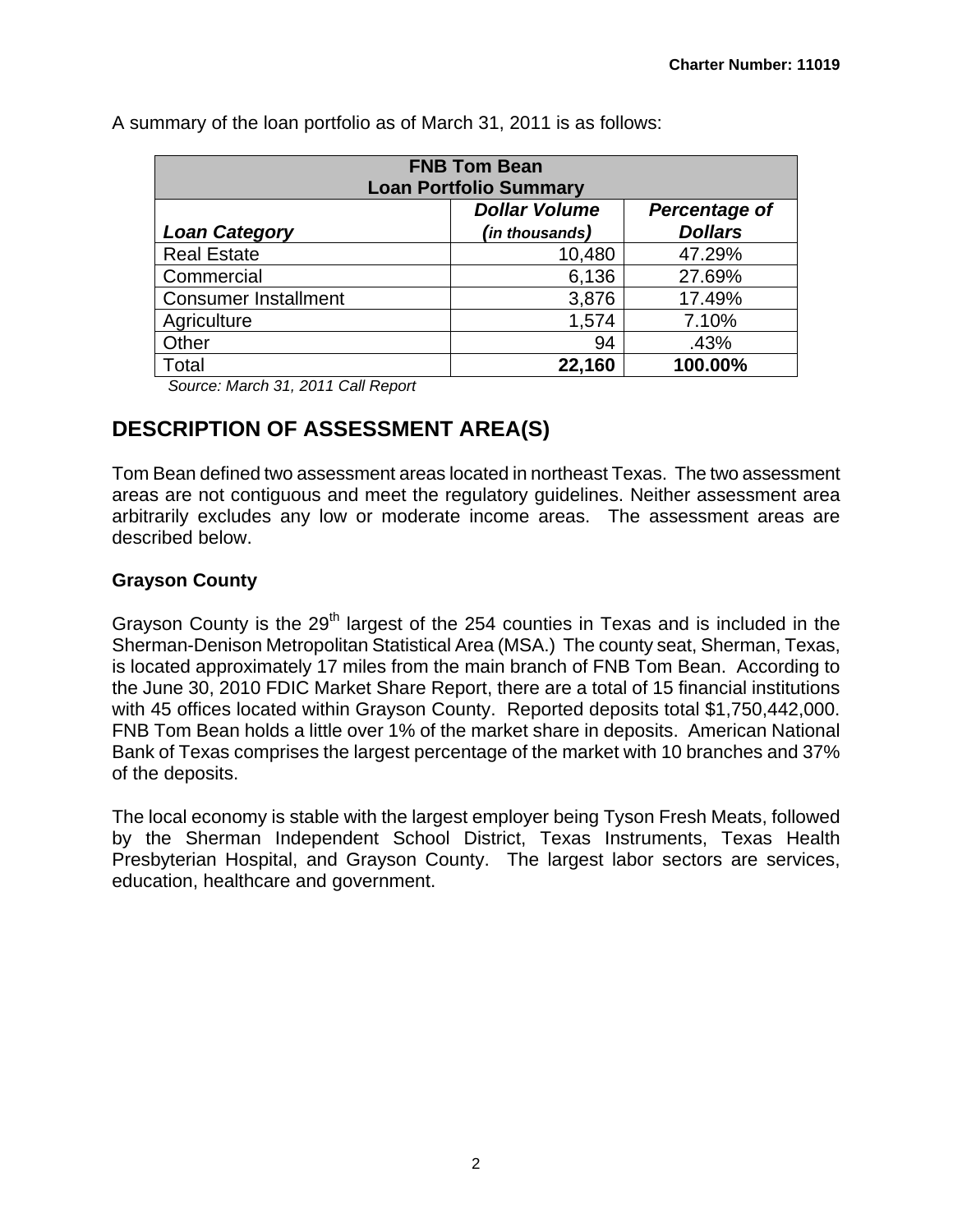|                                     |              |                          | Demographic Data for the Grayson County AA |               |              |
|-------------------------------------|--------------|--------------------------|--------------------------------------------|---------------|--------------|
|                                     | <b>Total</b> | Low                      | <b>Moderate</b>                            | <b>Middle</b> | <b>Upper</b> |
| <b>Census Tracts</b>                | 26           | $\mathbf{0}$             |                                            | 17            | 2            |
| <b>Business by Geography</b>        | 8,919        | 0                        | 1,622                                      | 6,516         | 781          |
| Farms by Geography                  | 606          | $\overline{0}$           | 21                                         | 551           | 34           |
| Owner Occupied by                   | 30,228       | $\Omega$                 | 4,200                                      | 22,866        | 3,162        |
| Geography                           |              |                          |                                            |               |              |
| Households by Income                | 42,834       | 9,905                    | 7,151                                      | 8,114         | 17,664       |
| Families by Income                  | 30,297       | 5,896                    | 5,481                                      | 6,984         | 11,936       |
| <b>Families below Poverty Level</b> | 536          | O                        |                                            | 536           |              |
|                                     |              |                          | 2010                                       |               |              |
| <b>Census Median Family</b>         | \$45,043     | <b>Median Housing</b>    |                                            | \$68,675      |              |
| Income                              |              | Value                    |                                            |               |              |
| HUD - Adjusted MFI: 2010            | \$57,600     | <b>Unemployment Rate</b> |                                            | 2.93%         |              |
| HUD - Adjusted MFI: 2009            | \$57,900     | # of Retired             |                                            | 7,579         |              |
|                                     |              | Households               |                                            |               |              |
| HUD - Adjusted MFI: 2008            | \$55,900     | # of SS Households       |                                            | 12,950        |              |

Other pertinent demographic information is captured in the following table:

*Source: 2000 US Census* 

#### **Red River County**

Clarksville is the county-seat and home to the branch location of FNB Tom Bean. Red River County is a Non-Metropolitan Statistical Area located in far northeast Texas. According to the June 30, 2010 FDIC Deposit Market Share Report, there are 5 financial institutions with 6 offices located within Red River County, with deposits totaling \$145,726,000. FNB Tom Bean holds approximately 14% of the market share while State Bank of DeKalb holds the largest percentage at 32%.

Economic conditions in Red River County remain stagnant. The largest employers are Clarksville Independent School District and Magnolia Brush. The largest industries are services and agriculture.

Red River County is made up of five (5) census tracts, all of which are middle income.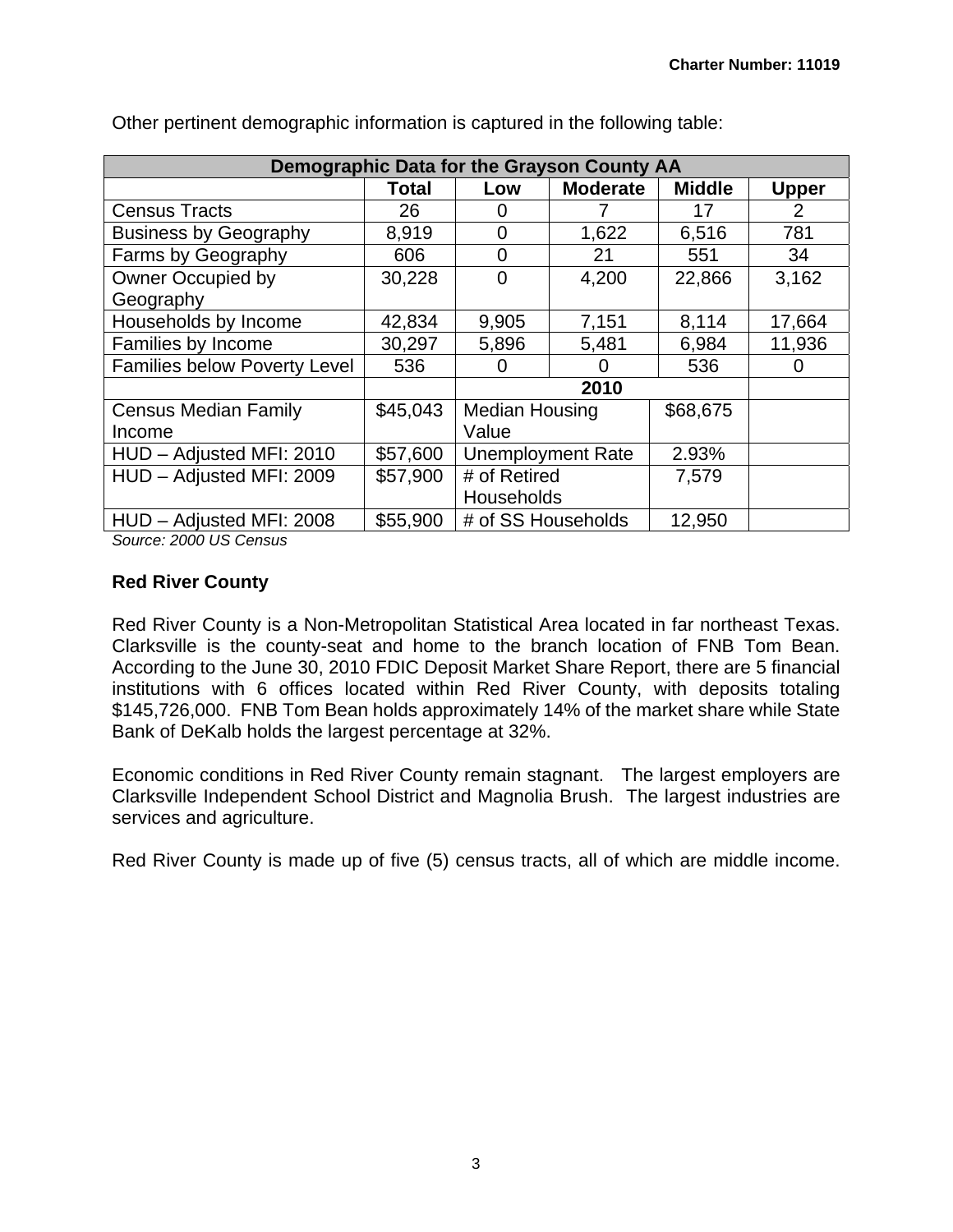|                                     |          |                          | Demographic Data for the Red River AA |               |              |
|-------------------------------------|----------|--------------------------|---------------------------------------|---------------|--------------|
|                                     | Total    | Low                      | <b>Moderate</b>                       | <b>Middle</b> | <b>Upper</b> |
| <b>Census Tracts</b>                | 5        | $\Omega$                 |                                       | 5             |              |
| <b>Business by Geography</b>        | 1,075    | $\overline{0}$           | $\overline{0}$                        | 1,075         | 0            |
| Farms by Geography                  | 86       | $\overline{0}$           | 0                                     | 86            | 0            |
| Owner Occupied by                   |          |                          |                                       |               |              |
| Geography                           | 4,368    | 0                        | 0                                     | 4,368         | 0            |
| Households by Income                | 5,816    | 1,583                    | 1,062                                 | 1,093         | 2,078        |
| Families by Income                  | 4,080    | 907                      | 795                                   | 1,002         | 1,376        |
| <b>Families below Poverty Level</b> | 536      | $\Omega$                 | 0                                     | 536           | O            |
|                                     |          |                          | 2010                                  |               |              |
| <b>Census Median Family</b>         |          | <b>Median Housing</b>    |                                       |               |              |
| Income                              | \$36,380 | Value                    |                                       | \$38,292      |              |
| HUD - Adjusted MFI: 2010            | \$46,500 | <b>Unemployment Rate</b> |                                       | 3.28%         |              |
| HUD - Adjusted MFI: 2009            |          | # of Retired             |                                       |               |              |
|                                     | \$45,600 | Households               |                                       | 1,102         |              |
| HUD - Adjusted MFI: 2008            | \$43,600 | # of SS Households       |                                       | 2,046         |              |

Other pertinent demographic data is captured in the following table:

*Source: 2000 US Census* 

The credit needs of the community were determined through an interview with an individual associated with the City of Tom Bean. The community contact stated FNB Tom Bean does a good job in meeting the lending needs of the community. Our contact identified providing loans to the local municipalities to purchase police cars, fire equipment, etc., was the highest need of the community.

# **CONCLUSIONS WITH RESPECT TO PERFORMANCE CRITERIA**

FNB Tom Bean demonstrated satisfactory performance in meeting the credit needs of its AA. Our review focused on the primary lending products originated since the previous CRA examination: residential, commercial and consumer loans. HMDA data was used to assess residential loans while a random sample of consumer and commercial loans was used to determine the extent of lending within the AA and the distribution of loans by borrower income level.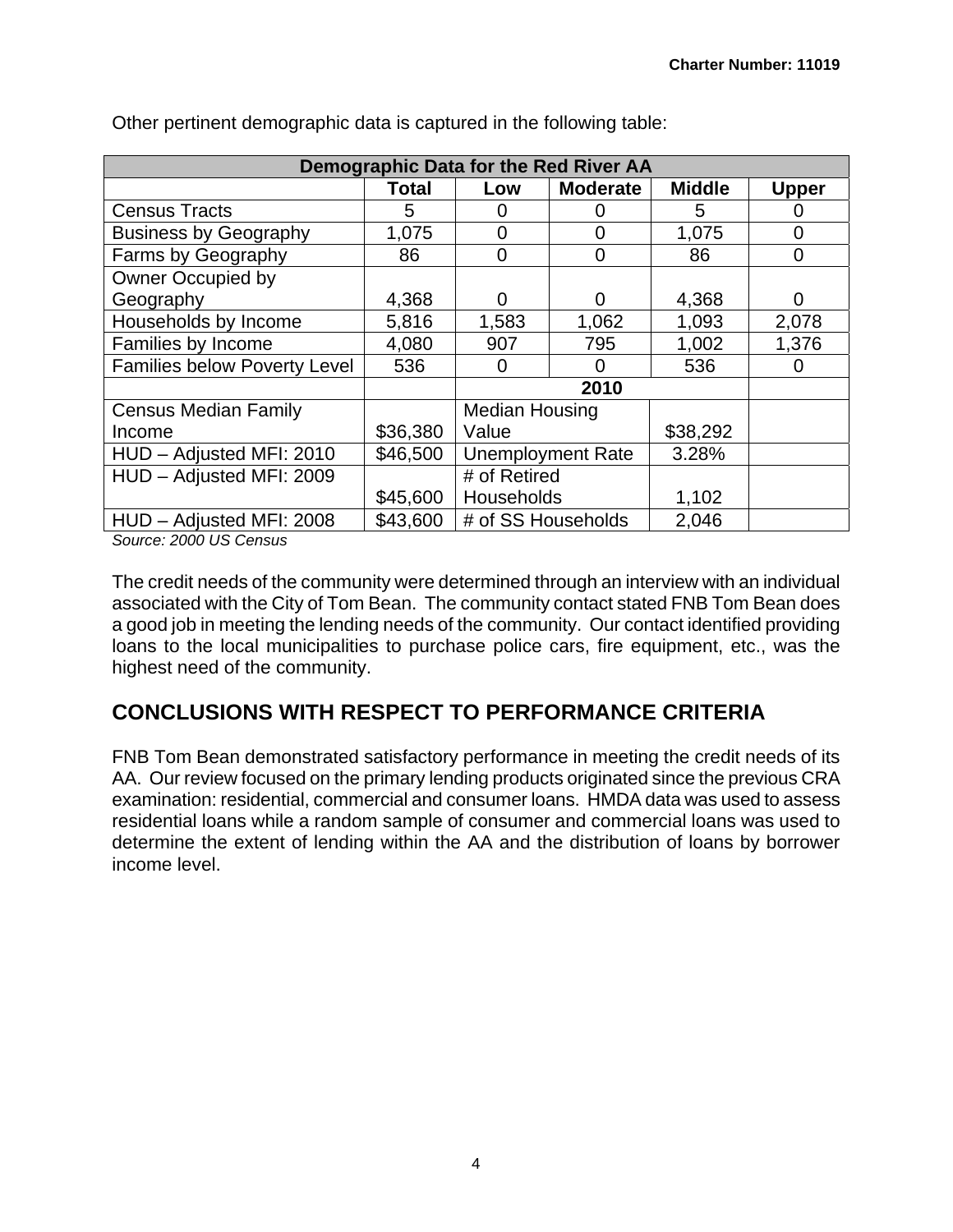#### **Loan-to-Deposit Ratio**

FNB Tom Bean's loan-to-deposit ratio (LTD) is reasonable given the institution's size, competition, location, financial condition, and AA credit needs. The average quarterly LTD ratio was 54.98 percent for the 22 quarters since the last CRA examination. This ratio compares favorably with other financial institutions of similar asset size, location and product offerings. The average LTD ratio for financial institutions headquartered within the AA over the same period of time was 59.30 percent.

|                                | <b>Total Assets</b><br>As of 3/31/11 | Average          |
|--------------------------------|--------------------------------------|------------------|
| <b>Financial Institution</b>   | (in thousands)                       | <b>LTD Ratio</b> |
| <b>FNB Tom Bean</b>            | \$43,128                             | 54.98%           |
| <b>FNB Bells/Savoy</b>         | \$45,176                             | 53.73%           |
| Security Bank of Whitesboro    | \$105,321                            | 64.87%           |
| <b>Total Average LTD Ratio</b> |                                      | 59.30%           |

*Source: March 31, 2011 Call Report* 

#### **Lending in Assessment Area**

Based on the sample of loans reviewed, FNB Tom Bean originated a substantial majority of residential, consumer and commercial loans within its AA. As indicated in the following table 82 percent of the number and 78 percent of the dollar volume of loans originated during the review period were within FNB Tom Bean's AA.

| <b>Lending in Grayson and Red River Counties</b> |                 |        |    |         |                        |          |    |           |    |       |
|--------------------------------------------------|-----------------|--------|----|---------|------------------------|----------|----|-----------|----|-------|
|                                                  | Number of Loans |        |    |         | Dollar Volume of Loans |          |    |           |    |       |
| Loan                                             |                 | Inside |    | Outside | Total                  | Inside   |    | Outside   |    | Total |
| Product                                          | #               | %      | #  | %       |                        | \$(000s) | %  | \$ (000s) | %  |       |
| <b>Residential</b>                               |                 |        |    |         |                        |          |    |           |    |       |
| <b>RE</b>                                        | 51              | 89     | 6  | 11      | 57                     | 2,848    | 78 | 789       | 22 | 3,637 |
| Commercial                                       | 30              | 75     | 10 | 25      | 40                     | 1,088    | 77 | 334       | 23 | 1,422 |
| Consumer                                         | 32              | 80     | 8  | 20      | 40                     | 277      | 80 | 69        | 20 | 346   |
| <b>Totals</b>                                    | 113             | 82     | 24 | 18      | 137                    | 4,213    | 78 | 1,192     | 22 | 5,405 |

*Source: Loan Sample and data reported under the Home Mortgage Disclosure Act (HMDA)* 

#### **Lending to Borrowers of Different Incomes and to Businesses of Different Sizes**

Overall FNB Tom Bean meets the standard for satisfactory performance in lending to borrowers of different incomes and businesses of difference sizes. FNB Tom Bean exceeded the standard for satisfactory performance in providing consumer loans to low income borrowers in Grayson County and moderate income borrowers in Red River County (see Table 2B). FNB Tom Bean also exceeded the standard for satisfactory performance in lending to businesses with revenues less than or equal to \$1 million dollars in both Grayson and Red River Counties (see Table 2A). However, FNB Tom Bean did not meet the standard for satisfactory performance in providing residential loans to low and moderate income borrowers in the AA or consumer loans to low income borrowers in Red River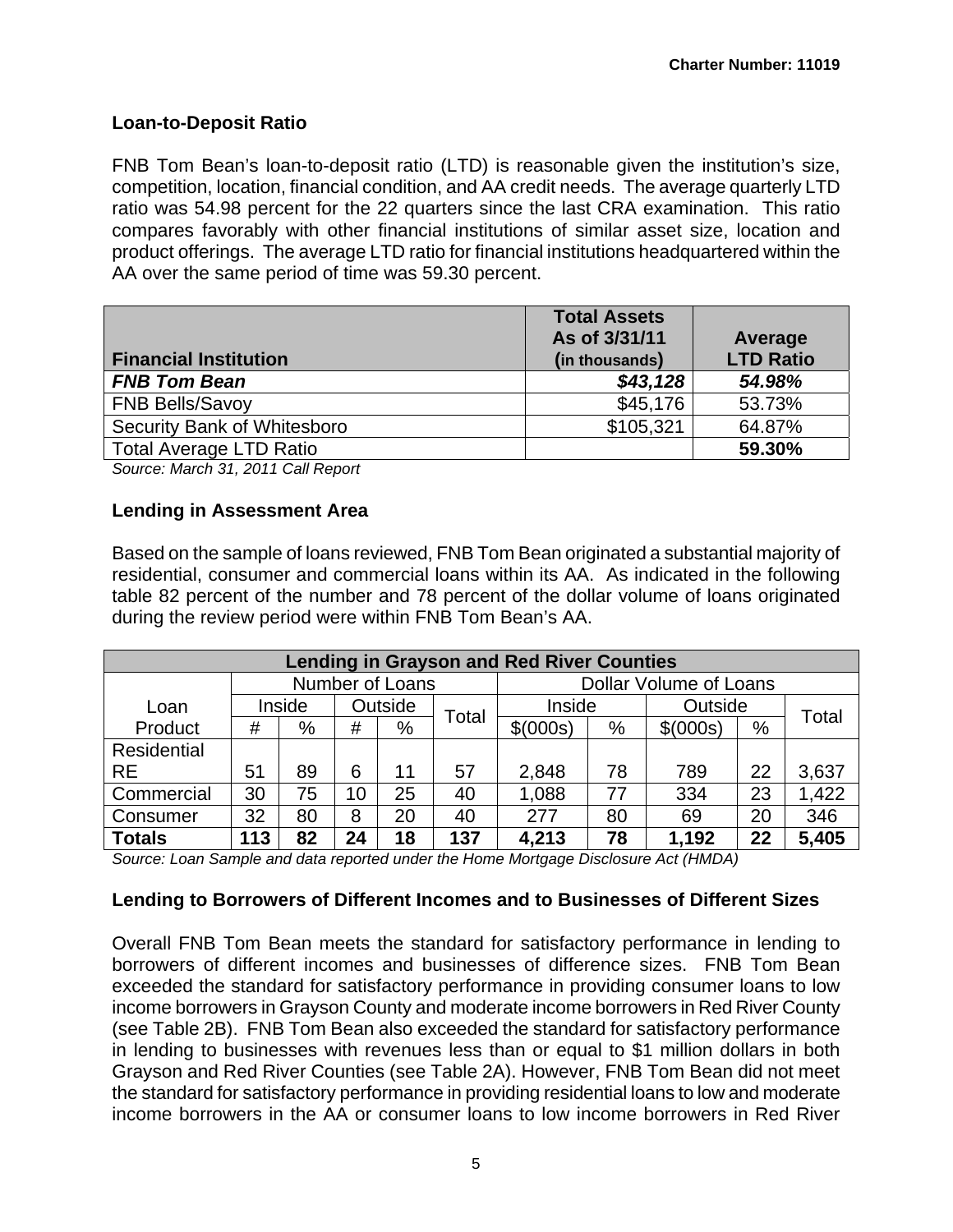County and moderate income borrowers in Grayson County (see Table 2).

FNB Tom Bean offers conventional home loan products which require a 20 percent down payment. Most low and moderate income borrowers are unable to meet this financial requirement. In addition, while this information was evaluated and included in our assessment of the bank's lending performance, it is not considered a primary product type given that only seven home purchase and three home improvement loans originated from the Tom Bean location during a three-year period. As for the Clarksville location, 37 home purchase, one home improvement and three refinance loans originated during that same time period. As of March 31, 2011, FNB Tom Bean had 997 outstanding loans of which these HMDA reported loans account for 5.7%.

Our overall conclusion is supported by the data in the following tables for each assessment area:

| Table 2 – Borrower Distribution of Residential Real Estate Loans in Grayson County |                 |        |                 |        |                 |        |                 |        |  |
|------------------------------------------------------------------------------------|-----------------|--------|-----------------|--------|-----------------|--------|-----------------|--------|--|
| <b>Borrower</b>                                                                    |                 |        |                 |        |                 |        |                 |        |  |
| Income Level                                                                       |                 | Low    | Moderate        |        | Middle          |        | Upper           |        |  |
|                                                                                    |                 | $%$ of |                 | $%$ of |                 | $%$ of |                 | $%$ of |  |
|                                                                                    |                 | Number |                 | Number |                 | Number |                 | Number |  |
|                                                                                    | % of AA         | 0f     | % of AA         | οf     | % of AA         | οf     | % of AA         | οf     |  |
| Loan Type                                                                          | <b>Families</b> | Loans  | <b>Families</b> | Loans  | <b>Families</b> | Loans  | <b>Families</b> | Loans  |  |
| Home                                                                               |                 |        |                 |        |                 |        |                 |        |  |
| Purchase                                                                           | 19              | 0      | 18              | 14     | 23              | 57     | 39              | 29     |  |
| Home                                                                               |                 |        |                 |        |                 |        |                 |        |  |
| Improvement                                                                        | 19              | 0      | 18              | 0      | 23              | 0      | 39              | 0      |  |
| Refinance                                                                          | 19              |        | 18              | 67     | 23              | 33     | 39              |        |  |

#### **Grayson County**

 *Source: 2000 US Census and HMDA Data (7 home purchases, 0 home improvements, and 3 refinance)* 

| Table 2A – Borrower Distribution of Loans to Businesses in Grayson County |                 |               |                         |       |  |  |  |  |
|---------------------------------------------------------------------------|-----------------|---------------|-------------------------|-------|--|--|--|--|
| <b>Business Revenues (or Sales)</b>                                       | $<$ \$1,000,000 | > \$1,000,000 | Unavailable/<br>Unknown | Total |  |  |  |  |
| % of AA Business                                                          | 79              |               |                         | 100   |  |  |  |  |
| % of Bank Loans in AA by #                                                | 100             |               |                         | 100   |  |  |  |  |
| % of Bank Loans in AA by \$                                               | 100             |               |                         | 100   |  |  |  |  |

 *Source: 2000 US Census and Loan Sample (20 commercial loans)* 

| Table 2B - Borrower Distribution of Consumer Loans in Grayson County |                 |        |                 |        |                 |        |                 |        |  |  |
|----------------------------------------------------------------------|-----------------|--------|-----------------|--------|-----------------|--------|-----------------|--------|--|--|
| <b>Borrower</b>                                                      |                 |        |                 |        |                 |        |                 |        |  |  |
| Income Level                                                         | Low             |        | Moderate        |        | Middle          |        | Upper           |        |  |  |
|                                                                      |                 | $%$ of |                 | $%$ of |                 | $%$ of |                 | $%$ of |  |  |
|                                                                      |                 | Number |                 | Number |                 | Number |                 | Number |  |  |
|                                                                      | % of AA         | οf     | % of AA         | οf     | % of AA         | οf     | % of AA         | Ωt     |  |  |
| Loan Type                                                            | <b>Families</b> | Loans  | <b>Families</b> | Loans  | <b>Families</b> | Loans  | <b>Families</b> | Loans  |  |  |
| Consumer                                                             | 22              | 25     | 20              | 19     | 19              | 20     | 41              | 20     |  |  |

 *Source: 2000 US Census and Loan Sample (20 consumer loans)*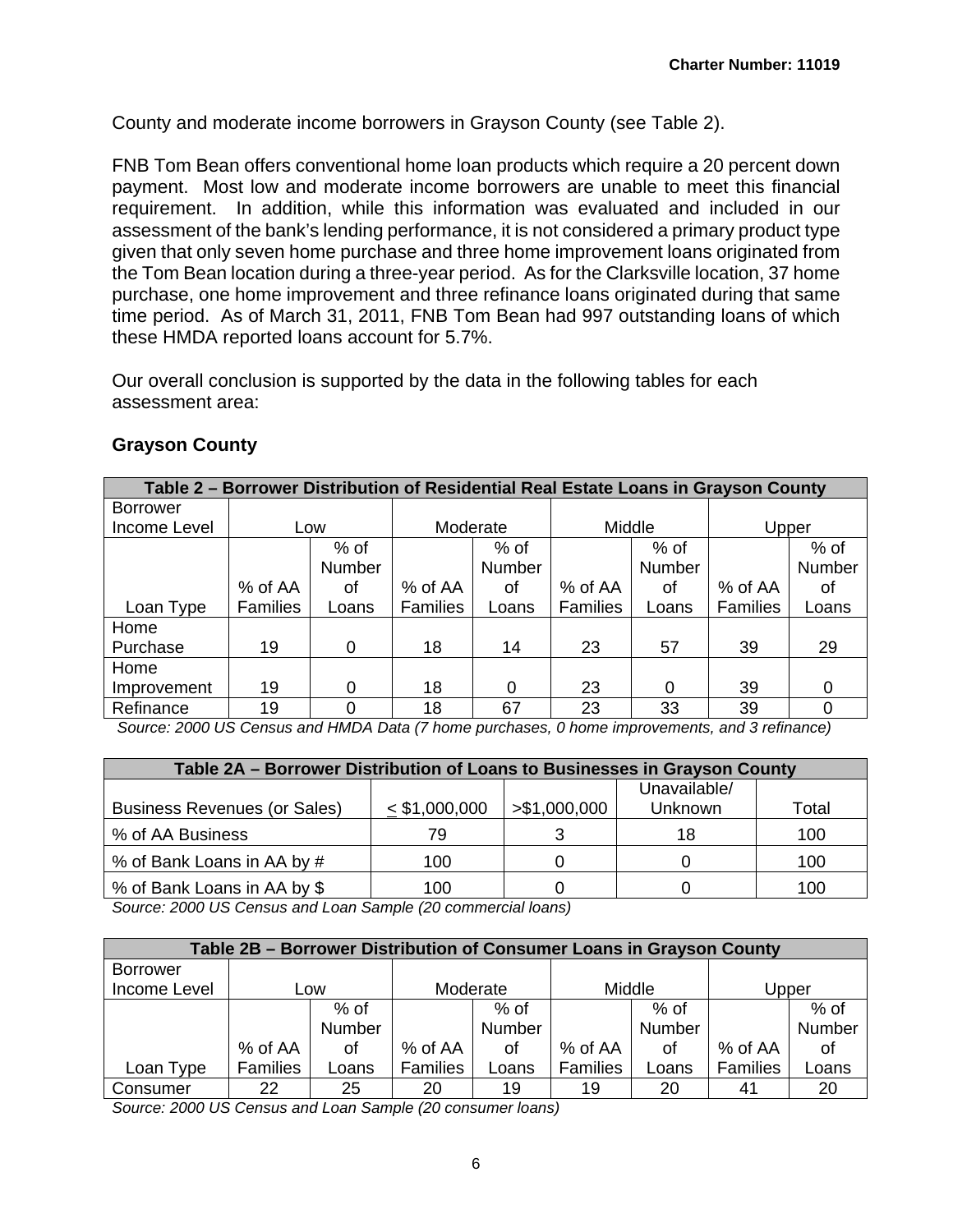## **Red River County**

| Table 2 – Borrower Distribution of Residential Real Estate Loans in Red River County |                 |        |                 |          |                 |        |                 |        |  |  |
|--------------------------------------------------------------------------------------|-----------------|--------|-----------------|----------|-----------------|--------|-----------------|--------|--|--|
| <b>Borrower</b>                                                                      |                 |        |                 |          |                 |        |                 |        |  |  |
| Income Level                                                                         |                 | Low    | Moderate        |          | Middle          |        | Upper           |        |  |  |
|                                                                                      |                 | $%$ of |                 | $%$ of   |                 | $%$ of |                 | $%$ of |  |  |
|                                                                                      |                 | Number |                 | Number   |                 | Number |                 | Number |  |  |
|                                                                                      | % of AA         | οf     | % of AA         | οf       | % of AA         | 0f     | % of AA         | οt     |  |  |
| Loan Type                                                                            | <b>Families</b> | Loans  | <b>Families</b> | Loans    | <b>Families</b> | Loans  | <b>Families</b> | Loans  |  |  |
| Home                                                                                 |                 |        |                 |          |                 |        |                 |        |  |  |
| Purchase                                                                             | 22              | 5      | 19              | 5        | 25              | 19     | 34              | 70     |  |  |
| Home                                                                                 |                 |        |                 |          |                 |        |                 |        |  |  |
| Improvement                                                                          | 22              | 0      | 19              | 0        | 25              | 100    | 34              |        |  |  |
| Refinance                                                                            | 22              | 0      | 19              | $\Omega$ | 25              | 33     | 33              | 67     |  |  |

*Source: 2000 US Census and HMDA data (37 home purchases, 1 home improvement, and 3 refinance)* 

| Table 2A - Borrower Distribution of Loans to Businesses in Grayson County |                 |               |              |       |  |  |  |  |  |
|---------------------------------------------------------------------------|-----------------|---------------|--------------|-------|--|--|--|--|--|
|                                                                           |                 |               | Unavailable/ |       |  |  |  |  |  |
| <b>Business Revenues (or Sales)</b>                                       | $<$ \$1,000,000 | > \$1,000,000 | Unknown      | Total |  |  |  |  |  |
| % of AA Business                                                          | 79              |               | 19           | 100   |  |  |  |  |  |
| % of Bank Loans in AA by #                                                | 90              | 10            |              | 100   |  |  |  |  |  |
| % of Bank Loans in AA by \$                                               | 32              | 68            |              | 100   |  |  |  |  |  |

 *Source: 2000 US Census and Loan Sample (20 commercial loans)* 

| Table 2B – Borrower Distribution of Consumer Loans in Grayson County |                 |        |                 |               |                 |               |          |        |  |  |
|----------------------------------------------------------------------|-----------------|--------|-----------------|---------------|-----------------|---------------|----------|--------|--|--|
| Borrower                                                             |                 |        |                 |               |                 |               |          |        |  |  |
| Income Level                                                         |                 | Low    |                 | Moderate      |                 | Middle        |          | Upper  |  |  |
|                                                                      |                 | % of   |                 | % of          |                 | % of          |          | % of   |  |  |
|                                                                      |                 | Number |                 | <b>Number</b> |                 | <b>Number</b> |          | Number |  |  |
|                                                                      | % of AA         | οf     | % of AA         | οf            | % of AA         | οf            | % of AA  | οf     |  |  |
| Loan Type                                                            | <b>Families</b> | Loans  | <b>Families</b> | Loans         | <b>Families</b> | Loans         | Families | Loans  |  |  |
| Consumer                                                             | 27              | 25     | 18              | 20            | 19              | 35            | 36       | 20     |  |  |

 *Source: 2000 US Census and Loan Sample (20 consumer loans)*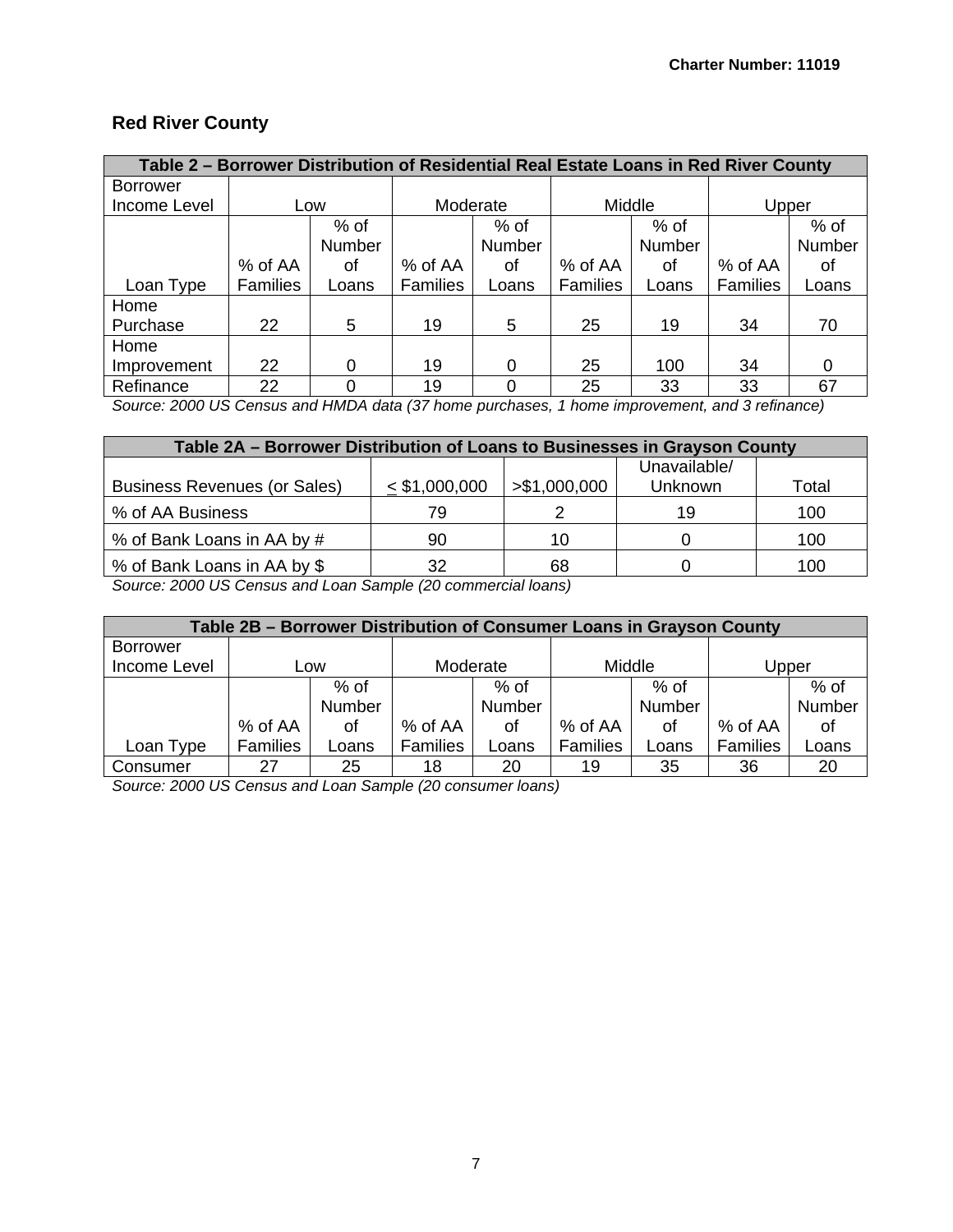#### **Geographic Distribution of Loans**

#### **Grayson County**

one of the 17 middle income census tracts within Grayson County. The geographic distribution of loans to borrowers residing in moderate income census tracts is reasonable given the location of the bank in relation to those census tracts. FNB Tom Bean did not originate any residential, consumer or business loans to individuals or businesses residing or operating in the seven moderate census tracts in Grayson County. One hundred percent of loans sampled were made to individuals or businesses located in

Our review indicated FNB Tom Bean is located in middle income census tract 18.01, which has a tract population of 3,970 (FFIEC Geocoding System). According to the map of the Grayson County AA - moderate income census tracts (2.00, 5.01, 5.02, 7.00, 14.00, 16.00, and 16.20) were not located in close proximity to FNB Tom Bean. Businesses and borrowers located in moderate income census tracts may prefer to do business with financial institutions located within, or close to, those census tracts.

| Table 3 – Geographic Distribution of Residential Real Estate Loans in Grayson County |              |          |          |          |          |          |          |               |  |  |
|--------------------------------------------------------------------------------------|--------------|----------|----------|----------|----------|----------|----------|---------------|--|--|
| <b>Census Tract</b>                                                                  |              |          |          |          |          |          |          |               |  |  |
| Income Level                                                                         | Low          |          | Moderate |          | Middle   |          | Upper    |               |  |  |
|                                                                                      | % of AA      |          | % of AA  |          | % of AA  |          | % of AA  |               |  |  |
|                                                                                      | Owner        | $%$ of   | Owner    | $%$ of   | Owner    | $%$ of   | Owner    | $%$ of        |  |  |
|                                                                                      | Occupied     | Number   | Occupied | Number   | Occupied | Number   | Occupied | <b>Number</b> |  |  |
| Loan Type                                                                            | Housing      | of Loans | Housing  | of Loans | Housing  | of Loans | Housing  | of Loans      |  |  |
| Home Purchase                                                                        | $\mathbf{0}$ |          | 14       |          | 76       | 100      | 10       |               |  |  |
| Home                                                                                 |              |          |          |          |          |          |          |               |  |  |
| Improvement                                                                          | 0            |          | 14       |          | 76       | 0        | 10       |               |  |  |
| Refinance                                                                            |              |          | 14       |          | 76       | 100      | 10       |               |  |  |

 *Source: 2000 US Census and HMDA data (7 home purchase, 0 home improvement, and 3 refinance)* 

| Table 3A – Geographic Distribution of Loans to Businesses in Grayson County |                   |        |                   |        |                   |        |                   |        |  |  |  |  |
|-----------------------------------------------------------------------------|-------------------|--------|-------------------|--------|-------------------|--------|-------------------|--------|--|--|--|--|
| Census Tract                                                                |                   |        |                   |        |                   |        |                   |        |  |  |  |  |
| Income Level                                                                | Low               |        | Moderate          |        | Middle            |        | Upper             |        |  |  |  |  |
|                                                                             |                   | $%$ of |                   | $%$ of |                   | % of   |                   | % of   |  |  |  |  |
|                                                                             |                   | Number |                   | Number |                   | Number |                   | Number |  |  |  |  |
|                                                                             | % of AA           | οf     | $%$ of AA         | οf     | % of AA           | οf     | % of AA           | οf     |  |  |  |  |
| Loan Type                                                                   | <b>Businesses</b> | Loans  | <b>Businesses</b> | Loans  | <b>Businesses</b> | Loans  | <b>Businesses</b> | Loans  |  |  |  |  |
| <b>Businesses</b>                                                           |                   |        | 18                |        | 73                | 100    |                   |        |  |  |  |  |

 *Source: 2000 US Census and Loan Sample (20 commercial loans)* 

| Table 3B – G Distribution of Consumer Loans in Grayson County |          |          |          |          |          |          |          |          |  |  |  |  |
|---------------------------------------------------------------|----------|----------|----------|----------|----------|----------|----------|----------|--|--|--|--|
| Census Tract                                                  |          |          |          |          |          |          |          |          |  |  |  |  |
| Income Level                                                  | Low      |          | Moderate |          | Middle   |          | Upper    |          |  |  |  |  |
|                                                               | % of AA  |          | % of AA  |          | % of AA  |          | % of AA  |          |  |  |  |  |
|                                                               | Owner    | $%$ of   | Owner    | % of     | Owner    | % of     | Owner    | % of     |  |  |  |  |
|                                                               | Occupied | Number   | Occupied | Number   | Occupied | Number   | Occupied | Number   |  |  |  |  |
| Loan Type                                                     | Housing  | of Loans | Housing  | of Loans | Housing  | of Loans | Housing  | of Loans |  |  |  |  |
| Consumer                                                      |          |          | 16       |          | 75       | 100      |          |          |  |  |  |  |

 *Source: 2000 US Census and Loan Sample (20 consumer loans)*